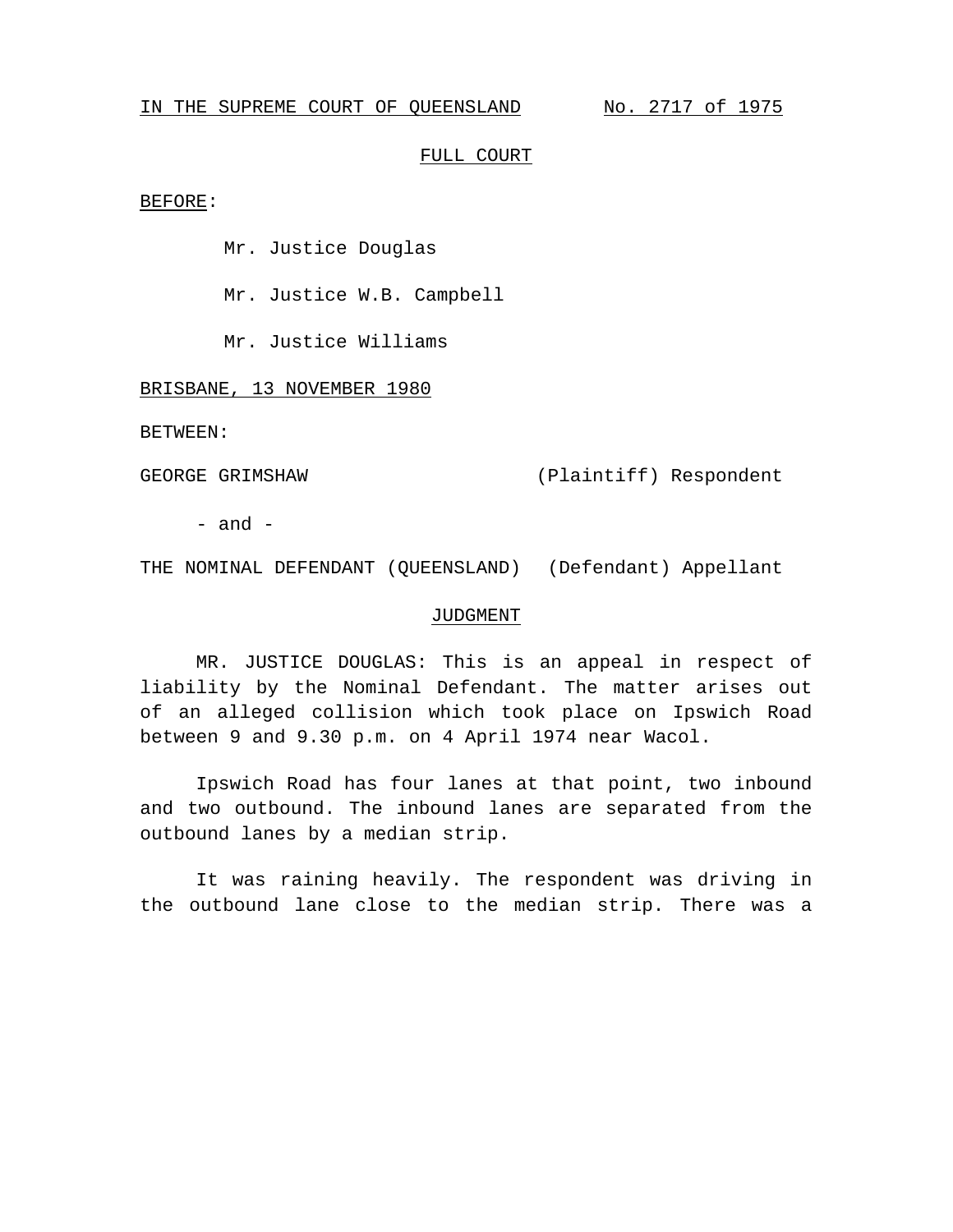marked centre line separating the two outbound lanes. On the evidence, and the finding there was misting of the respondent's windscreen, not sufficient to prevent the respondent's vision in respect of the median strip and the centre line.

On the respondent's version, a semi-trailer or perhaps some other type of truck, which was to be the vehicle represented by the Nominal Defendant, came up behind the respondent's vehicle in the outside lane. On the respondent's version, there was a collision between the semi-trailer and his motor vehicle which propelled his motor vehicle from the inside outbound lane to the inside inbound lane and his vehicle came into collision with an oncoming vehicle, and the respondent suffered severe injuries.

The matter came on for trial and the issue of negligence was found in favour of the respondent and damages were awarded to him. As I have said previously, this appeal is in relation only to negligence. Now, His Honour made this finding:

"All in all, I am satisfied that essentially he is telling the truth, and I find that the collision was caused by an unidentified semi-trailer encroaching into the inner lane and colliding with the plaintiff's vehicle, causing it to cross the median strip out of control and collide with the inbound Valiant sedan."

It is put to this court for the appellant that His Honour was wrong in concluding that the respondent had proved it was more probable than not that the truck had moved across at all, or in the alternative, sufficiently far to collide with the respondent's vehicle. Secondly, on the respondent's evidence taken as a whole, it was impossible that the truck should have moved across so far. Thirdly, as a matter of probabilities, the only conclusion that could properly be drawn was that the respondent himself was to blame. The appellant went on to advance a number of hypotheses from which it was said that the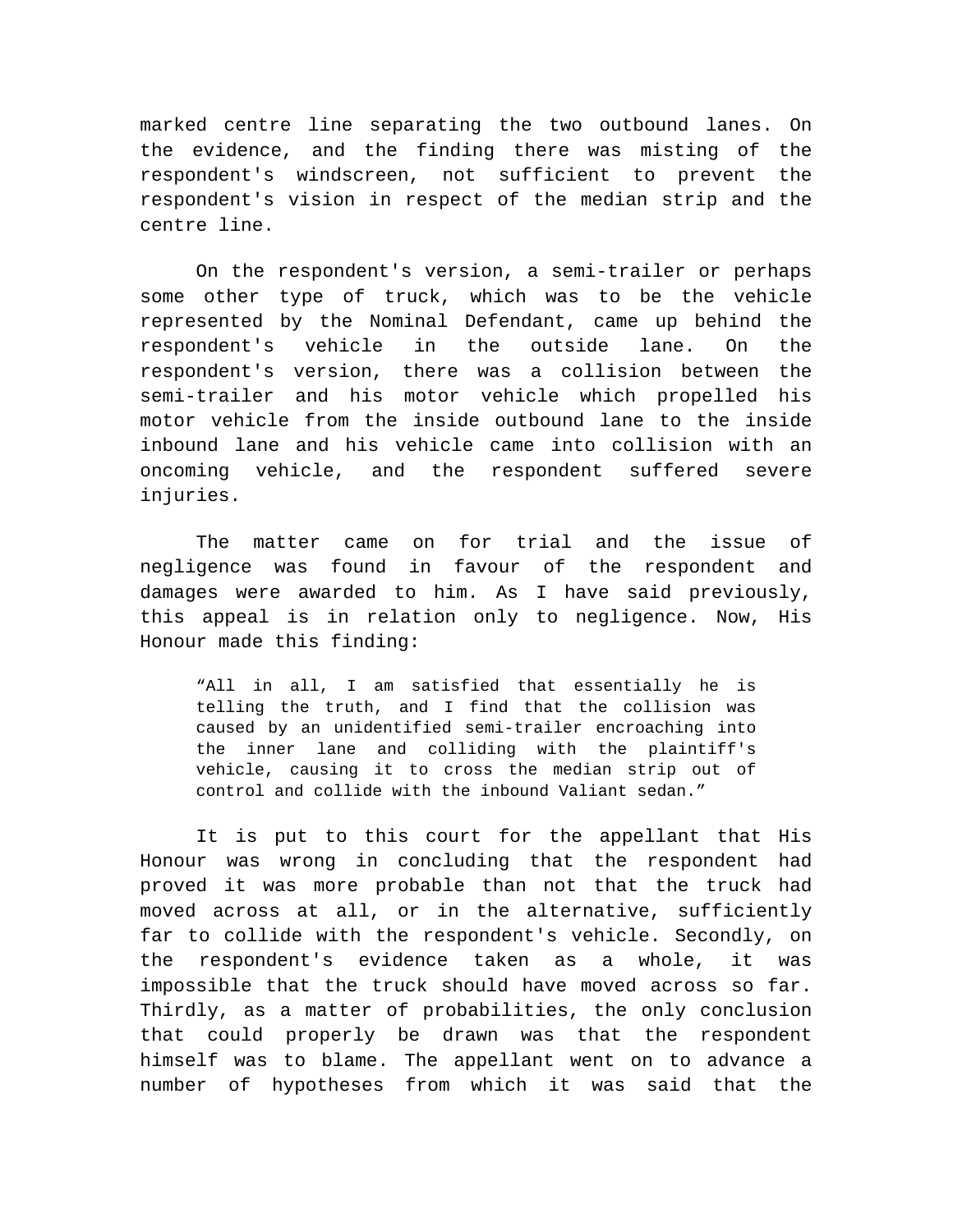establishment of the cause of the veering of the plaintiff's vehicle depended upon the acceptance of one or more of them. I do not set out the hypotheses put forward because I do not think it is necessary to consider them. Going back to what His Honour found, it is obvious that His Honour accepted that at all times the respondent was driving his motor vehicle within the bounds of the lane in which he travelled.

It is also obvious that His Honour accepted that a mark which was found on the passenger side of the respondent's vehicle after the collision was consistent with tyre rub. Now, if His Honour accepted both of these facts, there remains the further fact to be found that the vehicle represented by the appellant came into the respondent's lane. It is obvious that His Honour drew the inference that this was so from the fact that there was evidence which he accepted that the respondent's vehicle was always in its correct lane, and he accepted the fact of the mark on the respondent's vehicle was attributable to the other vehicle. Therefore, His Honour accepted the further conclusion which was open to him that the truck or semi-trailer or whatever it was came out of its lane into the respondent's lane, collided with the respondent's vehicle and thereby caused a collision.

On the evidence which has been referred to us, it was plainly open to His Honour to come to the conclusions which he did, and in those circumstances, I am of the opinion that his judgment should not be disturbed and that the appeal should be dismissed, with costs.

MR. JUSTICE W.B. CAMPBELL: I agree with the order proposed by the learned presiding judge, and with his reasons. In this case, there was clear evidence given by the respondent that he remained in his correct lane until his vehicle was struck by the overtaking truck. There was also evidence that the respondent's vehicle was struck on its passenger side by the tyre of another vehicle. His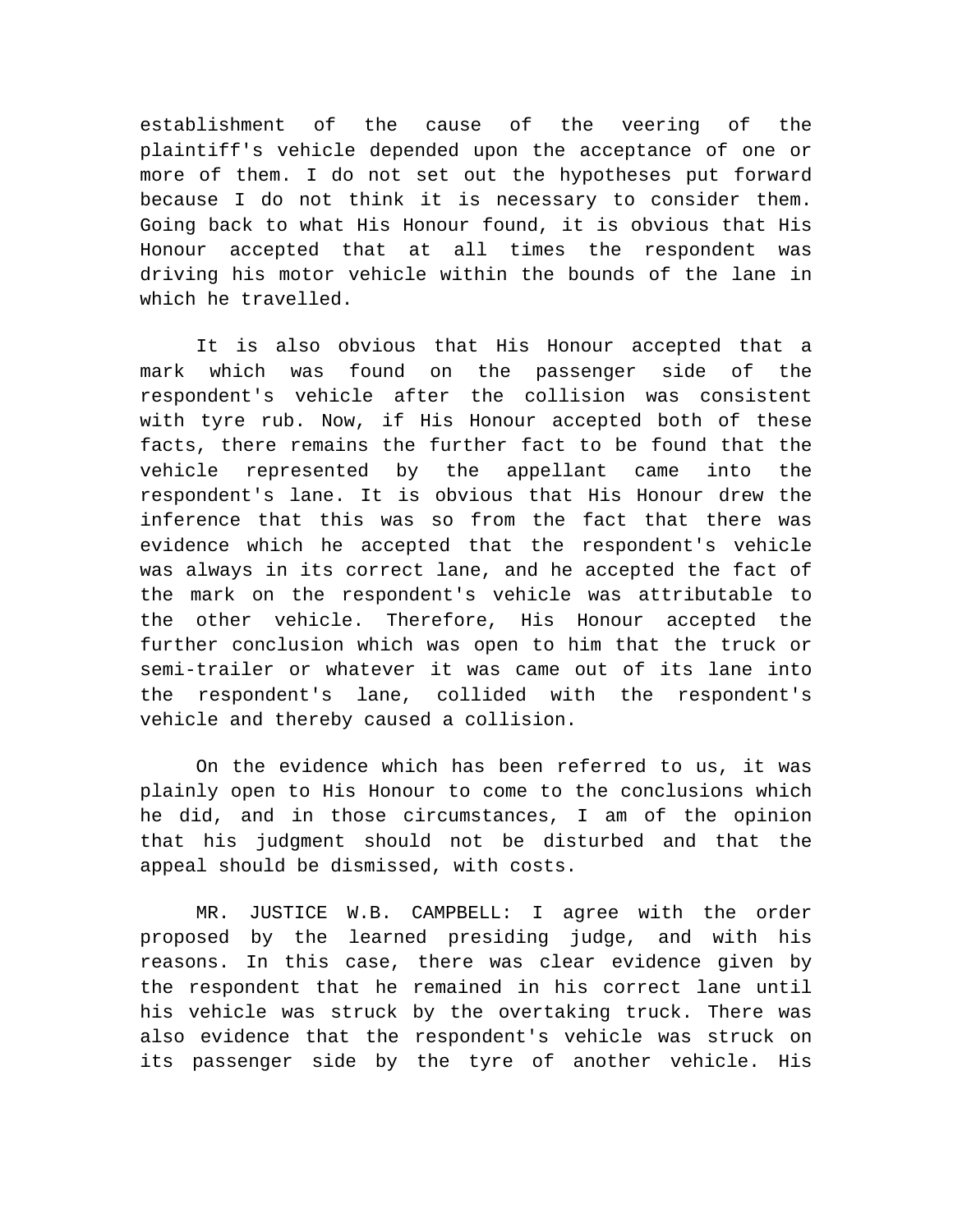Honour, as the presiding judge has said, accepted the plaintiff's evidence.

There are only two points on which I would like to say something. These were two points which appeared to loom large in the argument of Mr. Callinan for the appellant. The first was that the respondent had made an error in his estimation of the distance his offside wheels and his nearside wheels were from the white line and the median strip respectively. His Honour referred to this in his reasons for judgment, saying that one or perhaps both of those estimates must have been erroneous. This does not mean that His Honour erred in accepting the respondent's evidence that he was at all material times in his correct lane.

The other point made by Mr. Callinan was that the respondent should have seen the overtaking truck changing direction prior to the incident occurring. Mr. Callinan appears to rely upon this to throw some doubt on the respondent's evidence, suggesting that the respondent's evidence that he was in his correct lane at all times could not have been accepted. Again, His Honour referred to this fact during his reasons for judgment, saying:

"The explanation may lie in the heavy rain, the need to concentrate on the road in these circumstances, and the fact that, after all, events such as this can occupy a very short space of time."

These remarks by His Honour are, in my opinion, unexceptionable.

MR. JUSTICE WILLIAMS: I agree with all that my brothers have said, and with the order proposed. I should like to add that it seems to me that this case demonstrates the difficulties that face the Nominal Defendant in actions such as this in contesting a plaintiff's version where there is no other witness associated with the incident to give an account of what had occurred.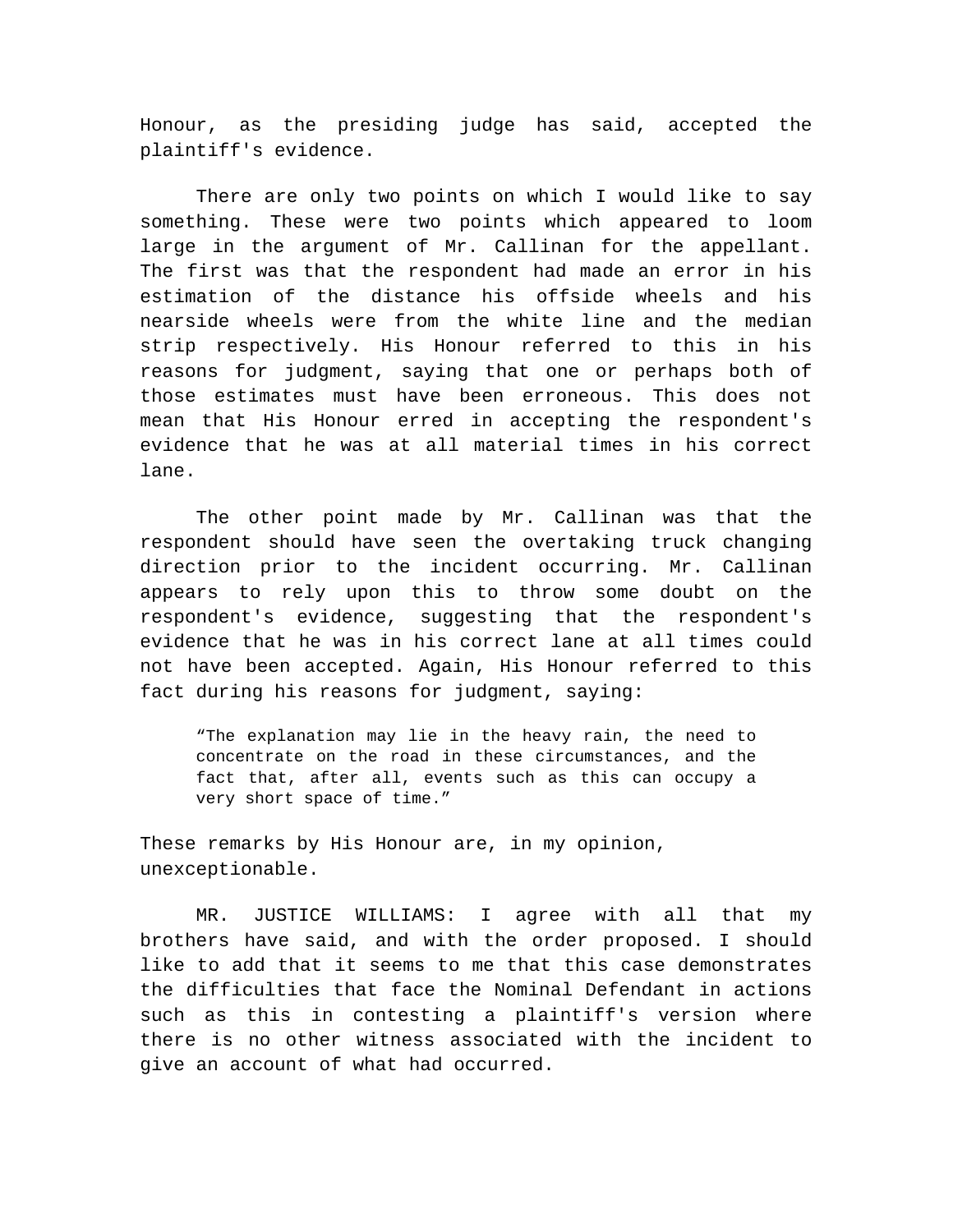The pleadings indicate that the case was one of "hit" or "no hit" as far as the semi-trailer or truck and the plaintiff's vehicle were concerned. That there was a collision between the plaintiff's vehicle and a Valiant was, of course, undeniable, the plaintiff's vehicle having crossed from its correct side of the roadway over the median strip and onto its incorrect side in the path of the Valiant. The issue was what caused it to go into and over the median strip. Was it something associated with the plaintiff himself, his condition or the manner in which he was driving his vehicle, quite unrelated to whether or not there was a semi-trailer or a truck ever there at all? Assuming that there was a semi-trailer or a truck, (and of that the plaintiff, who was accepted by His Honour, swore positively), then the question really before His Honour was, did the semi-trailer or truck actually come in contact with the plaintiff's vehicle. If it did not, then either it was due to the plaintiff's own fault or the plaintiff had failed to establish responsibility on the part of the defendant. The plaintiff's evidence was clearly that at all times he was on the correct side of the road. He said, "I stayed in the one lane all the way.", and further, in answer to His Honour's question: "You are saying you maintained that position until you were struck; is that right?", he said, "Yes, Your Honour." That was in answer to a question of which Mr. Callinan, Q.C., endeavoured to make considerable capital. It concerned where in his correct lane the plaintiff was driving. It does not in any way militate against the fact that at all times the plaintiff was, according to himself on evidence which His Honour accepted, in his correct lane.

His Honour then adverted to what he said was the one objective piece of evidence, namely the mark on the vehicle. If you take the mark on the vehicle, as His Honour found, as being indicative of a hit, then adding that to the positive sworn and accepted evidence that he was always in his correct lane, then clearly the defendant was responsible. There is no scope then for suggesting that the plaintiff's vehicle may have wandered into the semi-